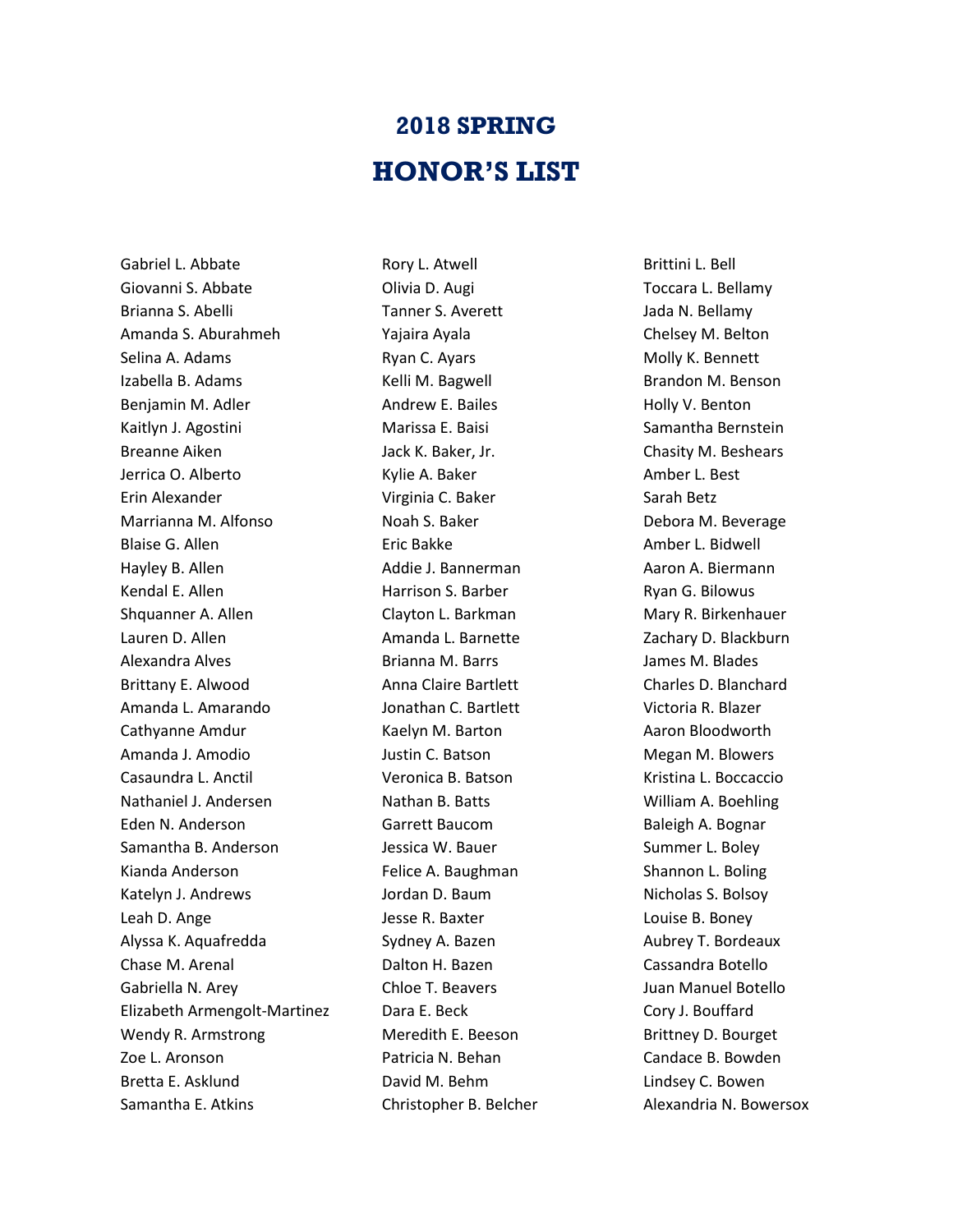Alexis L. Boykin Haley M. Boyle Jeffery D. Bradford Christopher G. Bradley Richard K. Bradley Kaleb L. Bradley Brett M. Brady Conor Brady Emilee M. Braswell Crystal L. Brazier Celeste L. Breen Julianna E. Breit Dylan M. Brennan MacKenzie E. Brennan Jayme B. Brewer Katelynn A. Brigance Sierra L. Briney William D. Brinker Allison F. Brittingham Edward K. Brophy Erin Brousard Sierra D. Browder Hunter C. Brown Shawn P Brown Kyle D. Brown Lindsey H. Brown Emerson A. Bruno Meghanne J. Brunsink Breanna M. Bulak Katherine E. Bullard Joseph Bundy Charissa R. Bundy Patricia A. Buono Benaye R. Burgess Bradley M. Burleson Arrianna N. Burnett-Demers Erin L. Burney Chelsea E. Burns Adrian N. Burrus Talisha Burt Emily Butler Margaret A. Byrd Eric L. Cahn

James G. Cain Shannon M. Calabro Tabatha A. Cameron Jordan Camperud Ashley M. Cancro Robert E. Cannon, III Christopher G. Canny Matthew J. Capobianco Haley C. Carbaugh Cleave A. Cardwell, III Francesca Carl Camille V. Carr Theresa Carr Elizabeth M. Carroll Connor P. Carroll Lisa J. Carter Andrea L. Case Michael P. Casella Jonathon A. Cash Mary-Hannah Cashion Samantha J. Cassarino Nicholas Castoro Deborah A. Cavenaugh Sophia L. Cervantes Makayla G. Cessna Savannah M. Chambers Cameron M. Chaney Marcella Chappell Katherine M. Chappell Diana Chavez Lisa M. Cheramie Amanda Z. Childers Victoria G. Christie Sicilia P. Cipalla Carson H. Clapp Gracen E. Clark Robert J. Clark Jordan A. Clemmons Kyle J. Clossick Taylor E. Cobb Abby M. Coderre Annemarie D. Coffey Jacy L. Coffman

Lillian R. Cogliati Sharkia N. Coker Michael J. Colby Eleanor M. Cole Brynne A. Coleman Brittany A. Coley William F. Coley Nicole L. Colley Christopher B. Collier Eugene O. Collins Jonathan I. Collins Keith M. Collins Robyn F. Collins Christopher M. Comaduran Cory Combs Mackenzie Connolly Samantha Cooney Raime C. Cooper Elizabeth A. Cooper Jordan B. Cooper Samantha Cornwell Carmen B. Corpus Miles A. Cota Mason A. Cotter Ashley K. Cottle Hannah A. Cotton Anna R. Courie Maya B. Cowan Madison R. Cowley Catherine E. Cox Charmaine D. Cox Erin Crafa Christopher J. Craft Carter R. Craigg Aaron Y. Cramer Connor L. Crane Amber N. Creech Chase A. Crenshaw Cole M. Crenshaw Rachel N. Cribb Sean T. Crispi Simon J. Crist Caitlin N. Croom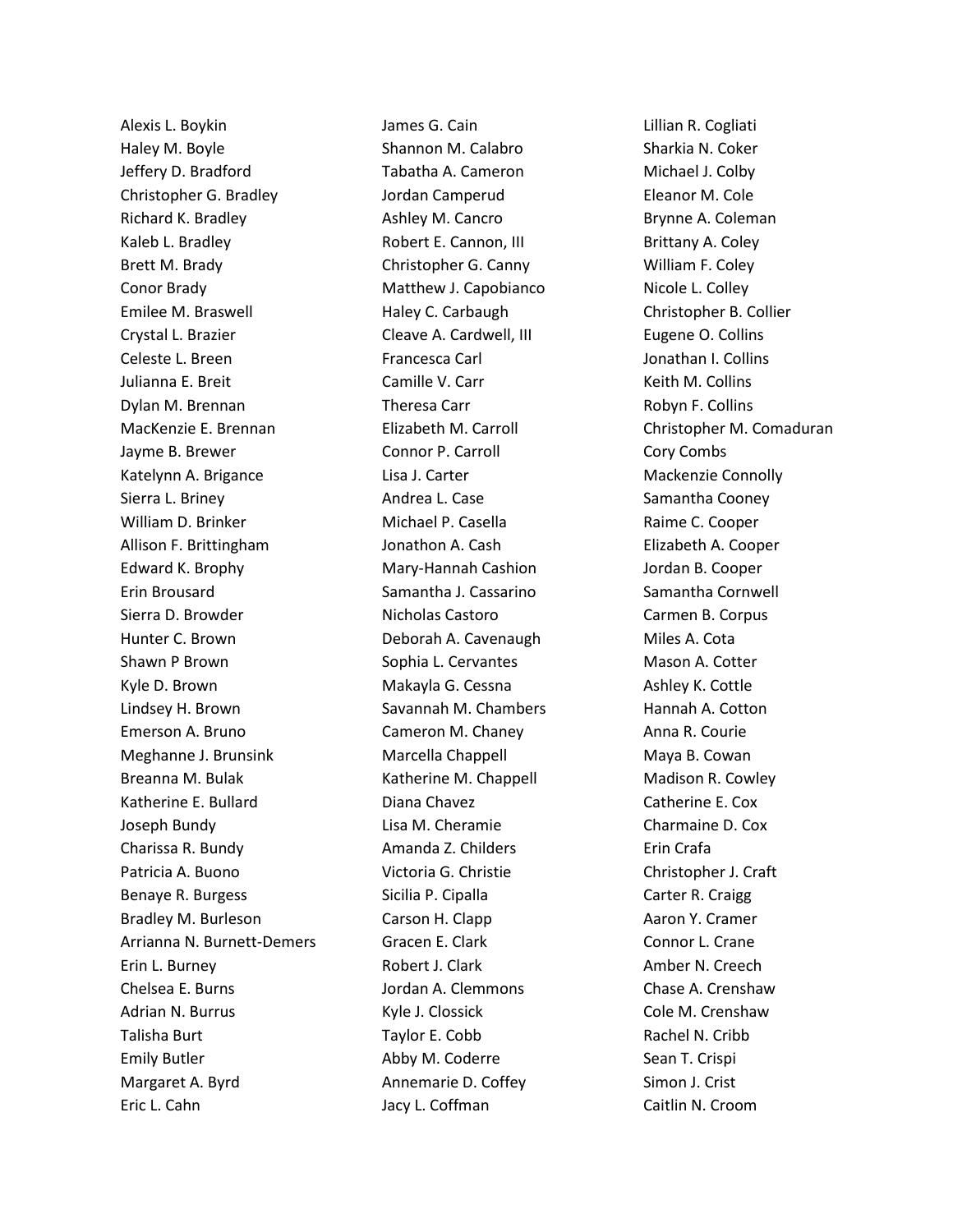Douglas A. Crowell Jacqueline J. Crowell Amber M. Crowley Robert B. Cruse, Jr. Irving Cruz-Rodriguez Irina Cucos Daniel B. Cumbo Kirstin L. Cummings Tanaeja Currie Rebekah D. Curtis Erin K. Cziraki Russell A. Daggett Kaitlyn E. Dail Coleman J. Daley Kathleen L. Dallas John T. Dalrymple Sarah T. Dalton Thanh V. Dang Sara M. Dann Simon P. Daughtry Angela D. Davis Bradley E. Davis Sara Davis Dylan P. Davis William P. Davis Rachel R. Davis Abigail L. Dawson Andrea C. Day Allison Deacon Gracan Deal Michele A. Dean Tim A. Deans Alexis M. Dehart Morgan Dell Eunice D. De Moraes Ralph Denhartog Rachel Denney James T. Dennis Angel N. Derimais Dhara S. DeVane Amber L. Deveaugh Cory E. Devine Bethan E. Dickenson

Trace A. Dietzen Kayla M. Dilda Robert A. Diseker James A. Dixon Maverick S. Doane Emily P. Doane Knyiah Dockery Quantina D. Dolbow Eric K. Donner Opal N. Doran Raymond Doran Megan R. Dotson Shameque Dowe Chelsea E. Dowell Ruse Drakulovski Madeline G. Draper Joseph D. Druzak Katelyn V. Duckworth Adam G. Dudley Caitlin E. Duggan Caitlyn B. Dunn Andrea R. Durham Susan K. Dykes Max R. Earney Michael E. Edge Latasha N. Edney Sarah E. Eike Daniel J. Elkins Garrett L. Ellers John R. Ellis Jeanna W. Elsisy Miranda L. Emerson Carol E. Emory Casen E. English Monica H. Erickson Asiyat Erkenova Gilary O. Espinoza Andrade Ashley N. Evans Margaret A. Everett Savannah G. Evonko Claudia Fabiano Ashley M. Fairfax Shawn D. Faison

Eydie Falkenhagen Bethany J. Fannin Mary-Clare Farrell Molly Farrell Lessie Farriss Valarie A. Fedoronko John E. Feickert Gabrielle A. Ferraino James M. Ferreira Nicholas P. Fetterman Amanda M. Fierstein Abigail B. Fisher Richard C. Fisher Jean L. Flanagan Brian Fleer Lance D. Flint Gregory K. Flores Margaret R. Flores Alejandro Florez Daniel G. Fortunato Gina R. Fowler Madeline R. Fowler Parker T. Fowler Elizabeth G. Fox Henry S. Fox Sara C. Fox Alanne S. Francis Brianna N. Franko Heather G. Fraser Blair D. Freeman Natalia Frunze Rachel M. Fry Olivia R. Fuelling Devon M. Fuller Sailor Funai Darlene E. Gadsden Lisa M. Gagnon Westley T. Gaines Claire E. Gainey Olivia B. Gaitros Cathryn N. Gantz Jonathan R. Garcia Stephanie L. Garland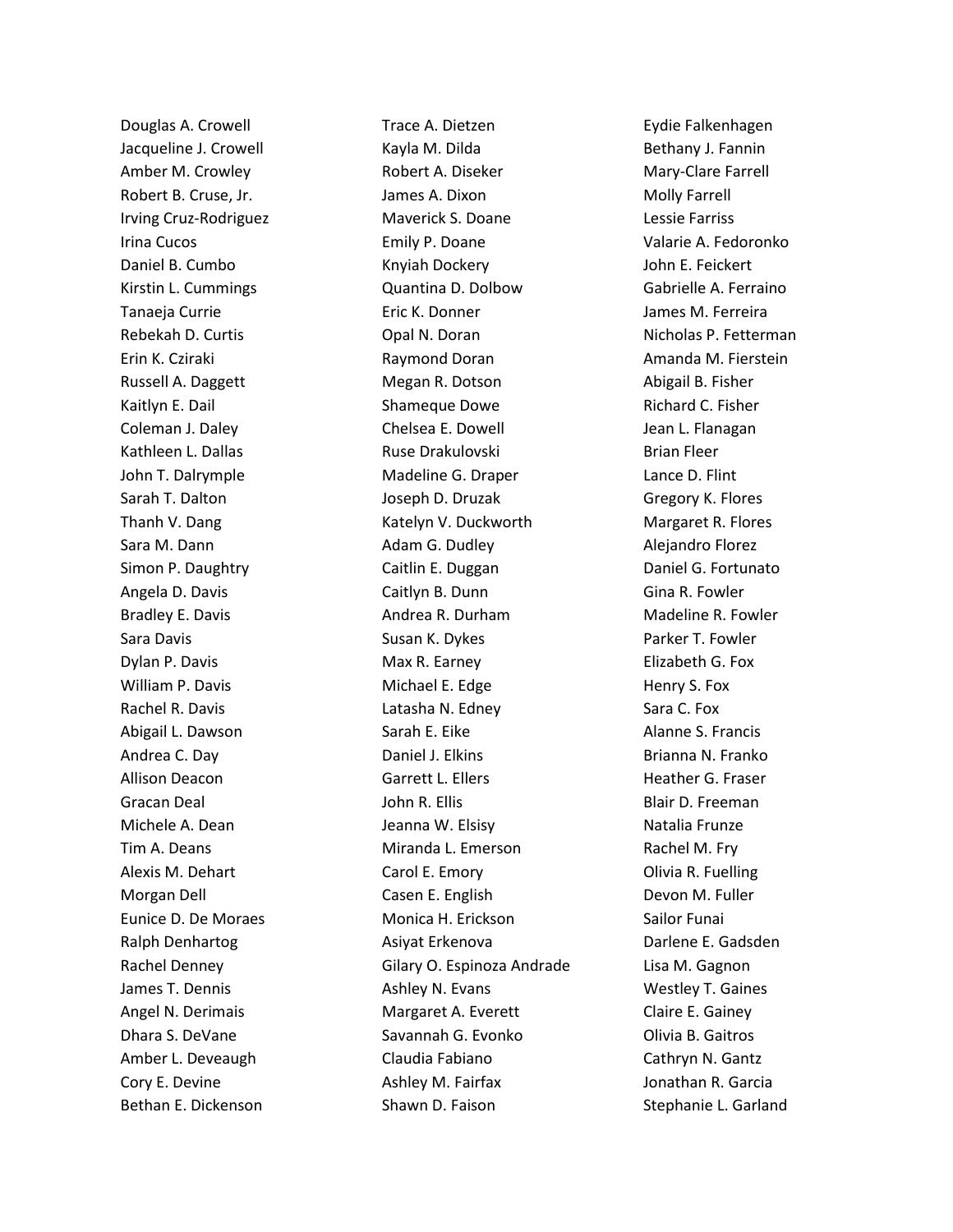Jake M. Garner Victoria Garner Amber D. Garren Morgan A. Garrett David G. Gasca Rubicelia Gasca Olivia S. Gasher Tommie L. Gates Kelly A. Gavin Sergio A. Gaxiola Anthony N. Gazzo Jayne M. Gentry Nina S. Geodakyan Justin T. George Viviana U. George Steven A. Gibbs Trevor Gilbride Kellie Giles Noah J. Gilgo Derek S. Girardot Marcus A. Givens Joanna Glenn Sarah Glenn Mercedes R. Goble Nicole S. Godoy-Diaz Caitlynn V. Goff John C. Golder Claire E. Golder Erica Gomez Murrieta Christina A. Gonzalez Natalie Gonzalez Michael J. Gossin Bailey N. Graddon Da'ziya Y. Grady Courtney Graham Luisa C. Granados Andrea N. Granato Julia M. Grassey Mark A. Gray Isabella C. Greco Ian G. Green Katelyn Greene Nathaniel H. Greene

Emma Gregg Brian T. Gribben Christin H. Griffin Leanna M. Griffin Kevin H. Grissom Alyssa Grossman Rachel A. Groves Mya R. Gruntfest Jessica L. Guernsey John W. Guillott Laura A. Gulsrud Brett H. Gurganious Samuel L. Guthrie Arelis Guzman Velazquez Casie R. Haag Samuel J. Hackett Nicholas R. Hagley Elizabeth A. Hait Tariq M. Hakeem Jennifer L. Hales Bryan P. Hall Patrick S. Hall Sara J. Hall Jacob R. Hall Cameron D. Hamel Clell H. Hamm Miranda P. Hanc Ashley L. Hancock Kaleen Hanke Derrick Hankins Heather M. Hansen Ashley Hardee Peyton E. Hardin Delina E. Harding Andy S. Hardman-Cobb Mark C. Hardy Jamie B. Hardy Kassy L. Harker Jessica P. Harkins Courtney D. Harmon Nicole M. Harmon Nicole Harrington Kristen L. Harrison

Joshua Hart Blake V. Hartley Melissa C. Hartlove Andrew M. Hartwell Jennifer J. Harvey Jesse D. Harvey Lori G. Harvey Lauren R. Hatcher Leon Hatcher Savanah L. Haug Madeline Hayes Jacki L. Hayes Laura N. Hayes Brittany B. Haynes Amber L. Heath Robin K. Heck Hunter D. Hedges Brian S. Heflin Terie M. Hefner Conor C. Heilingoetter Madison G. Heitman Margaret C. Helms Felicia N. Henderson Ronald G. Henderson Alex V. Henderson Jade D. Henderson Jason C. Henderson Phyllis J. Henderson Jenna M. Hengeveld Kristalynn H. Henry Tanner J. Henry Deryn A. Hensley Brendolyn I. Hernandez Leticia Hernandez William B. Herring Sarah Z. Herring Sidney E. Hesmer Bobbi Hewett Jaymee Hewett Caitlin R. Hicks Jon C. Higgins Carter L. High Richard G. Hilbourn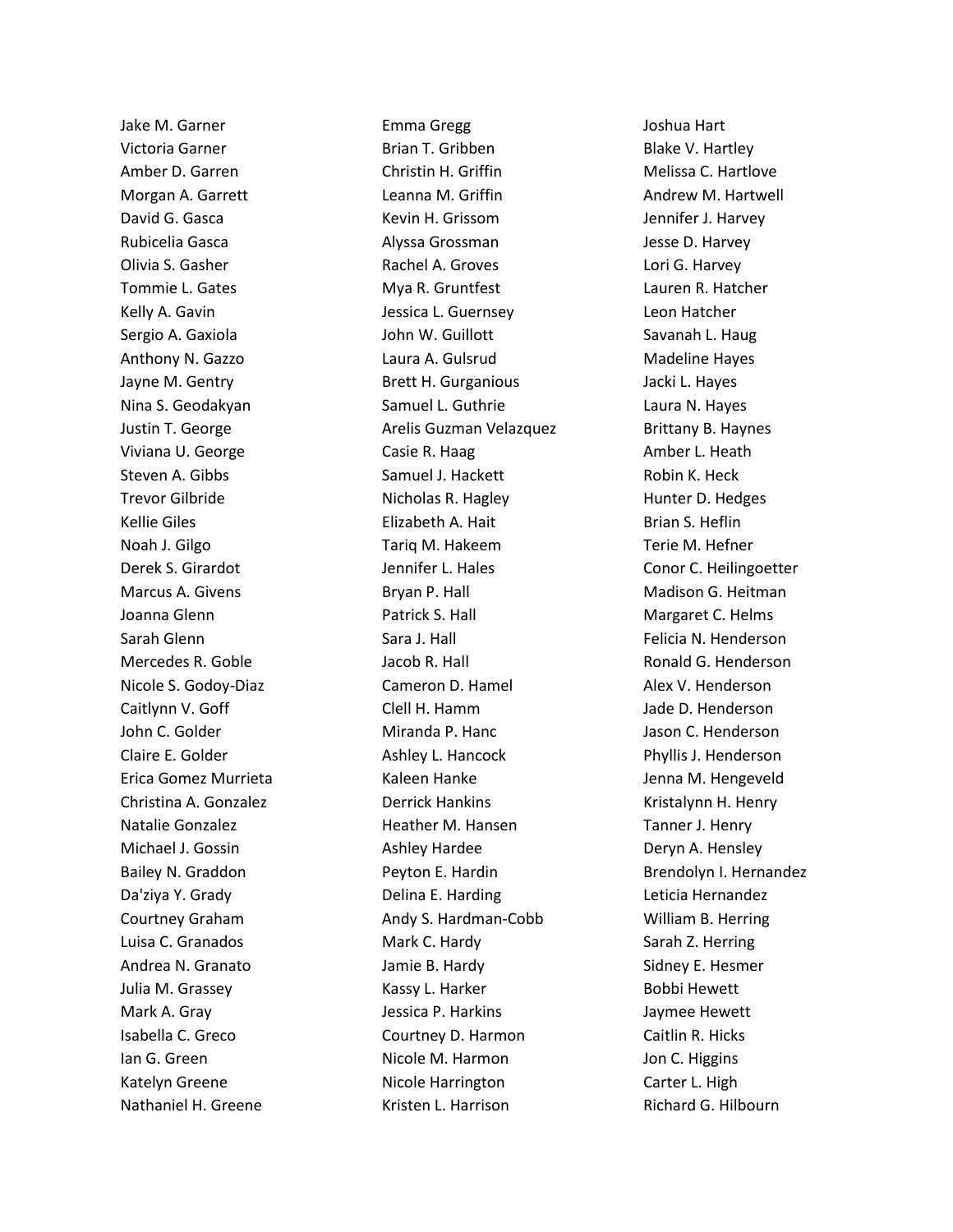Rebecca M. Hill Tiffany N. Hill Nicholas J. Hill Richard L. Hill Stephen A. Hill Lily Hilliard Jodiann Hinson Steven T. Hinson Kylie F. Hobgood Loren L. Hodges Megan D. Hodgin Angel N. Hoff Nathaniel F. Hoffer Alexandra L. Hoffman Victoria L. Hoffman Hannah Hogan Anna M. Holleman Kevin Hollis Deirdre C. Holmes Delmar C. Holmes Caroline M. Holmes Kenneth S. Holt Meghan B. Holt Jacob T. Honeycutt Mackenzie E. Hood April Hopkins Leila V. Hornbuckle Alicia G. Horne Makinley R. Horne Natalie C. Horner Amanda Hostetter Benjamin I. Hounshel Rachel M. House Sarah E. Howard Steven P. Howard-Parrish Samantha C. Howell Barbara C. Hrenko Ian R. Hudson Sada R. Hudson Sophie G. Huff John P. Hug Veronica V. Hulin Brandon K. Hulsey

Sarietta S. Hurd Mariah A. Hurst William D. Hutchinson Isabella M. Ickes Charlie Ipock Kristine R. Irick Hamilton B. Jackson Reginald R. Jackson Elizabeth A. Jacobs Evan A. Jacobs Casey L. Jacobson Shavica James Ian M. Jameson Hannah A. Jarman Sabrina M. Jarman Paul E. Jarrell, III Jonathan W. Jarrett Patricia M. Jeffcoat David M. Jefferson Margaret A. Jennings Brian E. Jeno Abigail M. Jethro Bryan N. Jimenez Zachary Jimenez Dawn N. Shepard-Jinwright Jordan P. John Cabbett M. Johnson Catherine B. Johnson Fox R. Johnson Glenn N. Johnson Jackson M. Johnson Jenae N. Johnson Lauren A. Johnson Molly E. Johnson Savannah J. Johnson Christina N. Johnson Sarah A. Johnson Hannah M. Johnston Ashley K. Jones Jerrica L. Jones Keeara D. Jones Mitchell R. Jones Abigail M. Jones

Meredith O. Jones Michael L. Jones Loretta Jones-Ware Jessie A. Jordan Henry J. Jourdan Donald W. Jourdanais Payton D. Joyce Katy L. Joyner Jenna C. Judge Samantha L. Julian Savanna D. Juman-Singh Joshlynn C. Justad Dawn M. Kahalewai Courtney T. Kapczynski Nduwimana S. Karorero Mahehero Thomas W. Kean Lauren E. Keatts Michelle L. Keck Lindsey N. Keith Molly B. Kendrick Dylan A. Kennedy Stephanie A. Kenneway Paul Z. Kern Savannah H. Kerr Maxwell L. Kibbe Alaina J Kim William I. Kincaid Stacy J. Kincaide Allison M. King Colby W. King Lydia King Hannah S. Kinlaw James R. Kinlaw Stephen J. Klein William Kloiber Krystal M. Klutz Susan Kmetz Carolyn P. Knipping Matthew C. Kokos Jessica N. Kopf Mariana K. Kuehn Maximillian V. Kutch Alicia L. Kutil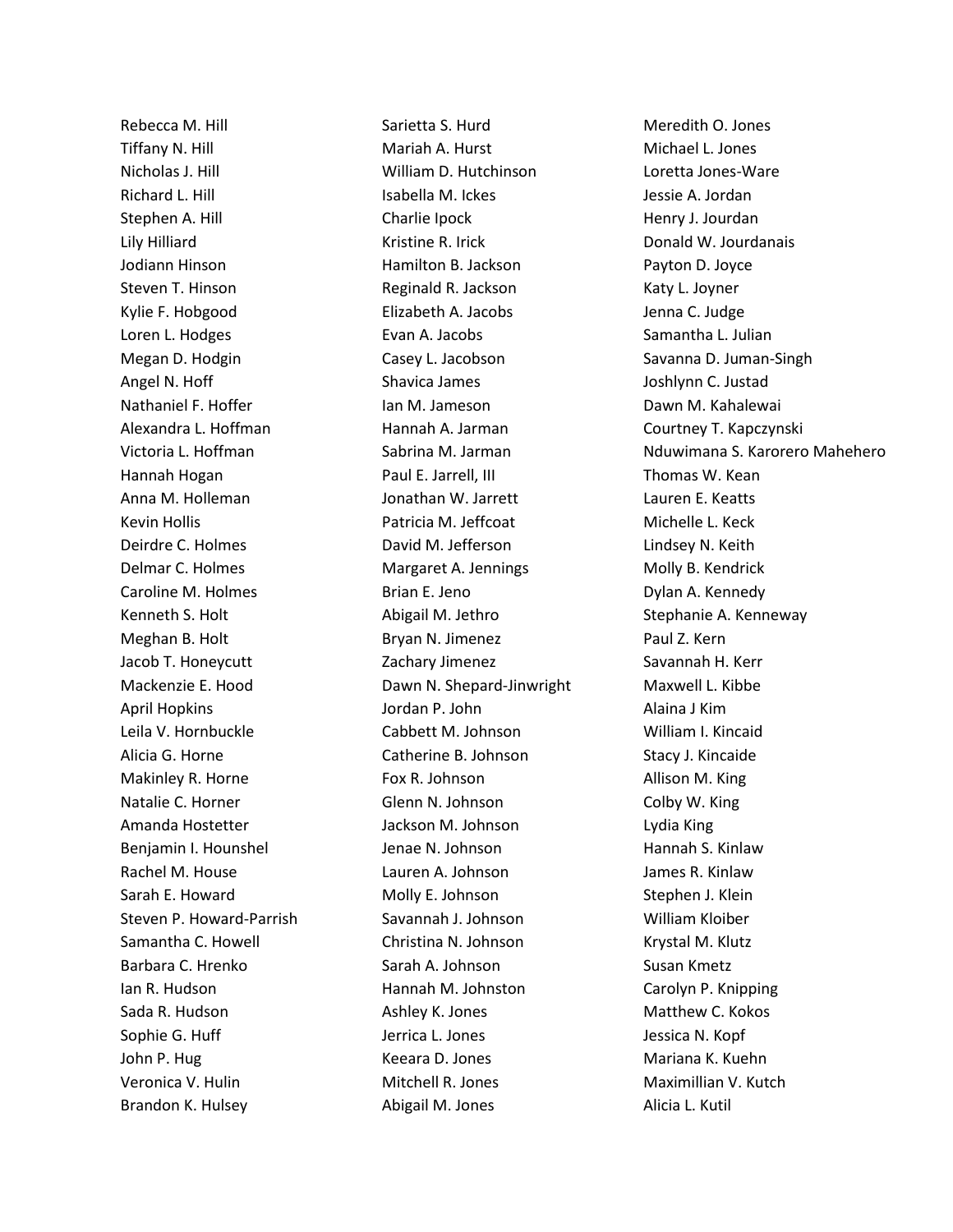Adriana Kysely Lily C. Lafave Alyssa M. Lafontaine Kaitlin A. Lagoe Brian J. Lamoureux Annie E. Lancaster Eleonora M. Landis Amber M. Lang Karen C. Lang Hannah M. Langford Brandon R. Lanier Katelyn M. Lanier Walter M. Larkins Matthew M. Lashaw Madison L. Laster Jennifer L. Laun Marcela J. Lauria-White Marshall K. Law Molly E. Lawler Rebecca H. Lawrence Dulcinea C. Lawson Abigale L. Layman Makayla C. Layne George T. League Arielle N. Leake Aaron Lease Kamerin A. Lee Daniel S. Leggett Jessica Leifeld Abigail H. Leiviska Patricia F. Lemasters Ron M. Leonard William J. Leonard Olga Leonchik-Forrest Devin F. Lerch Sarah K. Letson Alexis N. Lewis Carley E. Lewis Catherine H. Lewis Chadrick C. Lewis Danielle S. Lewis Hannah Lewis Johnna L. Lewis

Katelyn M. Lewis Brianna Lewis Kody J. Liberty Alec S. Liederbach Hannah J. Lincke Stephen A. Lind Hailey Lippe Holly L. Litchfield Mark A. Lizak Michael J. Lombardo Lena G. London Benjamin Longton Jessica Lopez Yinuen S. Lopez Yuliza Y. Lopez-Ramirez Connor A. Low Samantha T. Lowenthal Isa M. Lu Tahnee Lucero Emily I. Mabry Jesse Macedo Diana Macias Sandra M. Maciolka Hannah M. Mahon Benjamin P. Majors Angel G. Malott Jonathan Q. Malpass Rebecca M. Mandle Jessica A. Manges Madison G. Maranda Roderick D. Marcum Nicholas M. Marinich Marisa Mariscal Mallory C. Marlow Rena J. Marrotta Brittany H. Marsh Lauren Marshall Moran M. Marshall Gaston C. Marshburn Isabelle V. Martin Kelly K. Martin Megan C. Martin Grace A. Martorelli

Erica Marzolf Anthony M. Masiero Brian C. Mason Brittany J. Mason Jasmine L. Mason Jessica L. Massie Noemi Mata Quistian Araceli Matheny Saben K. Mathews Sara C. Matney Caroline S. Maultsby Jared Mazurek Jessica R. Mazzocco Cyrus J. Mazzola Mark A. McAfoose Jonathan K. McAllister Allyson A. McAnsh Brendan J. McArdle Sean McCarthy Christopher K. McCauley Justin S. McCotter Benjamin C. McCray MacKenna P. McCullen Paul A. McDermott Rebecca H. McDoniel Christopher T. McDoniel Lindsey K. McDuffie William K. McElveen Courtney B. McGalliard Morgan A. McGhee Trevor J. McGinty Abby C. McGough Connor D. McGowan Catherine A. McGrath Ramirez Eric B. McGuinness Christie R. McGuire Carly F. McIntosh John M. McKeithan Ryan J. McKenna Joshua K. McKenzie Mason C. McKinster Thomas W. McKoon Brandon M. McLaughlin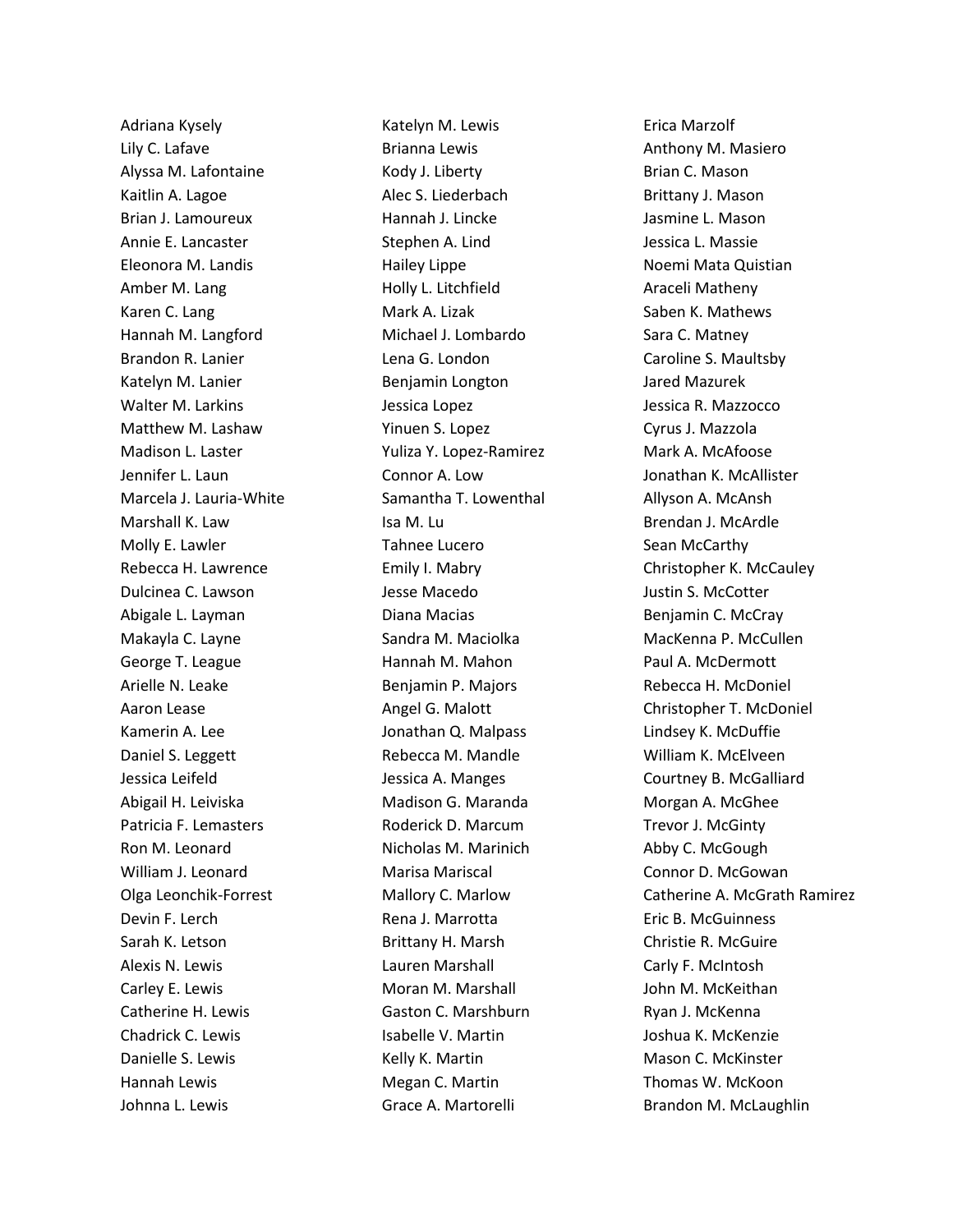Christine L. McLean Dustin C. McLean Rachel A. McLendon Clinton S. McLendon Anna S. Meade Madigan L. Meagher Elizabeth G. Medlin Katherine M. Medlin Savannah V. Meek Ashley J. Mendoza Brad W. Mericle Sydney M. Messer Kyle R. Messier Aimee C. Methvin Thomas C. Metz April N. Metzger Vanessa Meza Travonna A. Micklos Cody J. Miess Caitlin Mikeal Heather L. Miller Ari Miller-Sisson Molly A. Milliken Alarie B. Mills Thomas F. Milton Jessie L. Mitchell Doris C. Mitchell Yndiana C. Montes Emily R. Montgomery Leroy Moody, Jr. Ivy E. Moore Taylor F. Moore Alayna B. Moore Taylor N. Moore Thomas C. Moore Isidro A. Moreno Vega Jennifer K. Morris Laura M. Morris Alexandra F. Morris Andrea R. Morton Lana J. Mulkey Alexandria D. Mullins Jeffery E. Muno

Sydne K. Munro Hayley S. Murphy Robert M. Murphy Destiny A. Murphy Casandra N. Murray Vianca M. Murray Allison G. Murray Daniel T. Murray Christopher Mussel Jeremy Mynes Patrick N. Nance Bradley M. Naylor Ellery C. Neiderer Ryan T. Neidhardt Aaron J. Nelson Emily S. Nelson Jacob S. Nelson Stephanie L. Nestasia Keturah L. Newkirk Joseph S. Newton Austin H. Nguyen Jessica Nguyen Kirstin A. Nielsen Corey A. Nixon Elaina A. Nobles Symone E. Nobles Shameka C. Northington Emmalia A. Nutt Conan P. Nye Aubrey A. O'Leary Caroline A. O'Neal Sheena E. O'Reilly James O'Sullivan Samantha J. Oakes Jeanette Obelenus Phil Obrien Khali Oliver Ashley M. Olson Karly C. Onoff Hannah D. Owen Madison N. Owens Kobe T. Owsley Rachel E. Pantesco

Tanner Pare Whitney Parish Christopher L. Parker Eric A. Parker Philip W. Parker Ryann Y. Parker Mikaela Patterson Lauren C. Patz Donnie W. Pearce Jessica Pearce Alexandra N. Pearce Kwanisha S. Pearson Haley N. Pearson Jeremy L. Pearson Alejandro J. Perez Escalante Anthony W. Perfetto Kimberly S. Perla-Zavala Amber L. Permar Erica D. Perry Autum Perseo Riley M. Peterken Kellie E. Peterson Kasey M. Pfaff Richard L. Pfeil Chelsea L. Phelan Deanna B. Phillips Ellen G. Phillips Alexis M. Phipps Frances Pia Kaycee Pickering Savannah R. Pierce Anna M. Pigford Adrian M. Pinder Morgan J. Piper Hannah R. Pittman Jessica Y. Pizzo Emma Pleasants Benjamin A. Pochopien Elena K. Pohl Shawn M. Polite Gillian D. Polity Jamee D. Pollard Natalie M. Potter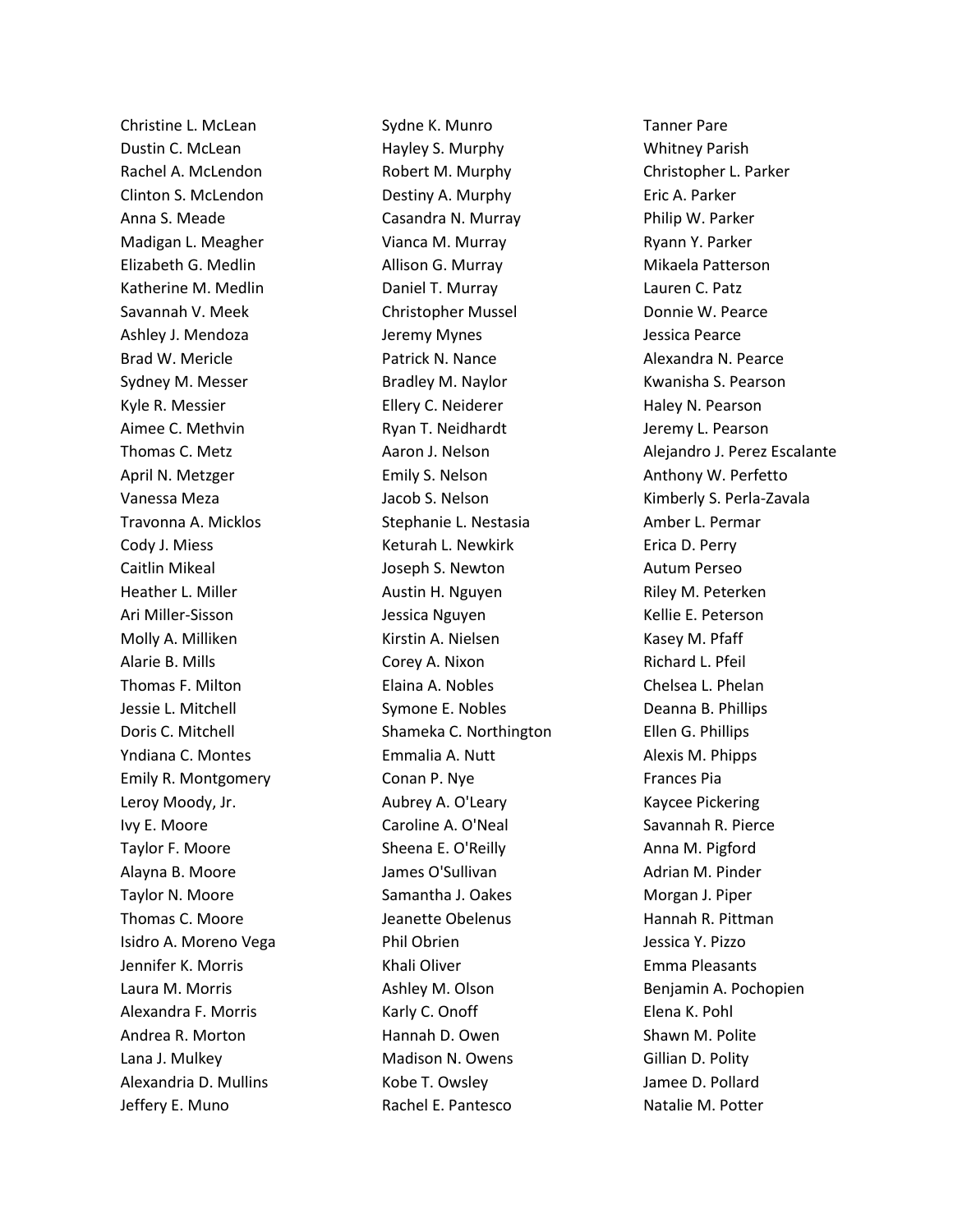Ashley N. Powell Walker Powell Hannah G. Pralle Cameron J. Pressley Erica A. Price McKenzie M. Price Laura E. Pridgen Portia F. Pridgen Joanna C. Proctor Shannon F. Profita Garrick T. Pryde Christopher H. Pursley Stephanie S. Putnam Tiffany-Lynn K. Queja Katherine E. Quinnette Santiago M. Quirola Mark A. Radcliff Leslie E. Radford Nicole H. Rainey Alida L. Ramirez Alyssa Randall Katherine F. Rasmussen Charmaine H. Ratcliff Wendy S. Raubenheimer Shea M. Raver Jameson G. Ray Rickie A. Ray Michael C. Reaves Brittany N. Redd Deborah K. Reece Megan L. Reece Bryce Reed Blake A. Reese Jenna R. Register Angela-Grace A. Reilly John P. Reilly Sara A. Reiner Sandra Resendiz David B. Revell Chelsey A. Rey Rachael C. Reyna Charles F. Rhodes Felesia C. Ricanek

Thomas P. Rich Julianna Richards Herbert C. Richardson Ian N. Riley Kaitlyn N. Risley Samson K. Ritter Ashlee N. Rivas Samantha K. Rivenbark Brandon G. Robbins Matthew C. Roberts Michael J. Roberts Christopher A. Robertson Dana V. Robinson Perrin W. Robinson Rachel C. Robinson Raymond T. Robinson Shanique A. Robinson Trisha N. Robinson Tayler N. Robinson David Robinson Kim M. Rode Brianna K. Rodriguez Layla W. Rodriguez Melissa J. Rogan Samuel Rogers Stephine M. Rogers William D. Rogers Abigail D. Rollins Makaylin K. Rosa Richard F. Rosario Jonathan R. Rosenthal Hannah D. Roth Caitlin N. Rothe Angela K. Rowe Lacey L. Rowe Raquel R. Royal Sarah A. Royal Andrew Rudman Daniel C. Rusher Edward Ryan Jamie L. Ryan Landen M. Ryan John M. Sakel

Rosalba Sanchez Julio C. Sanchez-Arrazola Leah M. Sander Celsa E. Santiago Crystal A. Santoro Megan R. Satterfield Katherine A. Sauer Nicole L. Savani Makenzie Scarbrough Tommy T. Scarbrough Amy M. Scaringe Bobbie-Jean L. Schambers LaKara L. Schaus Marisa Y. Schechter Austen E. Schindler Noah T. Schinnerer Peter W. Schmitz Marie M. Schoonover Annalysa M. Schutte Helena N. Schutte Dane A. Scull Bethany M. Sears Micheala M. Sears Dylan L. Secero Rhiannon H. See Breanna R. Seely Katherine H. Sellers Jonathon D. Sells Kylie R. Severino Melissa J. Shaffer Narges Shafiee Shakib Joseph D. Sharp Nicola A. Sharp Donna J. Shaw Peter T. Shaw Ashley R. Shaw Dan P. Shearer Megan A. Sheets Liam H. Shelton Linnane R. Shelton Kayla D. Shepard Nicholas N. Shepard Aidan K. Shepard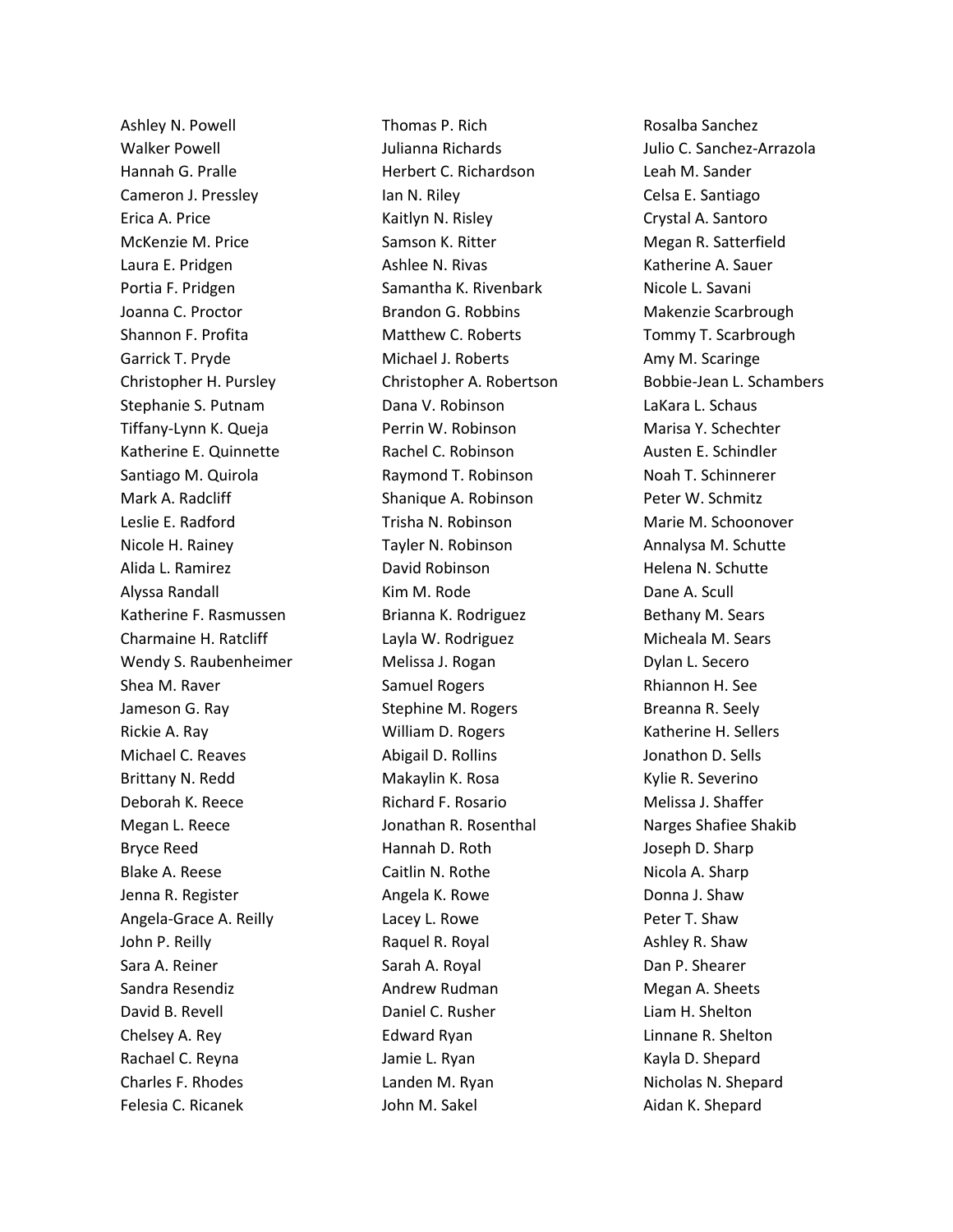Joseph M. Shingleton, Jr. Kaley J. Shirley Kyndal N. Shortt Amber L. Shoulders Adrianna S. Shrewsbury Tomeka M. Sidbury Lily G. Siegel Justin G. Sieglitz Karmen M. Sills Shannon E. Simmons Charlotte Simon Lauren S. Simpson Amanda M. Sissine Andrew B. Smith Courtney H. Smith Kaley A. Smith Michaela L. Smith Shantelle L. Smith Evan R. Smith Peyton T. Smith Rachel A. Smith Alexia Smith Alyson M. Smith Brandon T. Smith Archie J. Smoakes Kristy W. Sneed Hannah M. Snow Matthew J. Snyder Cassandra G. Sobczak Anne E. Sokol Haley E. Soles Morgan Solomon Hannah L. Soper Lauren M. Southwick Karissa E. Sowers Kelley H. Spader Jennifer M. Speaker Carrie C. Spedding William G. Spencer Virginia Spivey Jennifer L. Squires Fiona S. Stack Brandon A. Standfest

Angela E. Stanley Kyra S. Stariknok Heidi L. Stauffer McDonald Yana S. Steele Katelyn B. Stephens Heather E. Stinson Amy N. Stogner Emily L. Stone Michael R. Stone Austin M. Stott Derek Strange Steven K. Strouse Evan R. Stumbo Brittany N. Suggs Matthew K. Suggs Jessica C. Suprenant Dana M. Sweet Georghannah M. Swinson Allison N. Tackett Francesca I. Taffi Jessica L. Tassi Carson O. Taylor Hannah Teeters Halery D. Tew Larry W. Tew Kiara D. Tezeno Gracen M. Thaxter Taylor N. Theroux Annie Thi Ashleigh M. Thigpen David R. Thoman Brandi R. Thomas Cecil R. Thomas Tashia S. Thomas Kelly S. Thompson Kasey J. Thornton Logan A. Thumm Sean B. Tierney, Jr. Jadyn M. Tifft Kiara K. Tifft Kayla Tilghman Jessica K. Tishler-Bennett William K. Todd

Eleanor A. Tolliver Sarah A. Tompkins Michaela Torre Shelby R. Towne Joshua L. Trantham Jacqueline M. Trifoli Paulette B. Tsingelis Sarah M. Tulloch Quentin Turko Hailey B. Turlington Chelsea M. Turner Lindsey R. Tyler Anthony K. Tyndall Allison L. Tysinger Chelsea M. Ueltzen Scott D. Upchurch Kelsey L. Urnick Therese G. Urquhart Lauren M. Vadala Paige Vader Ngoc T. Van Michael J. Van Dalen Emily M. Vancore Mao Vang Caleb J. Vankirk Chloe L. Vann Patricia A. Vann Marissa G. Vara Jude R. Vargas Virginia G. Varnum Jesus Vasquez, Jr. Jennifer L. Vaughn Matthew D. Vega Tatiyanna V. Venable Skylar M. Venters Valerie J. Verno Kevin A. Vernon Julia L. Villiger Lily M. Villines Jennifer N. Vique Anna G. Voelker Erica H. Vohwinkel Fred Volpe